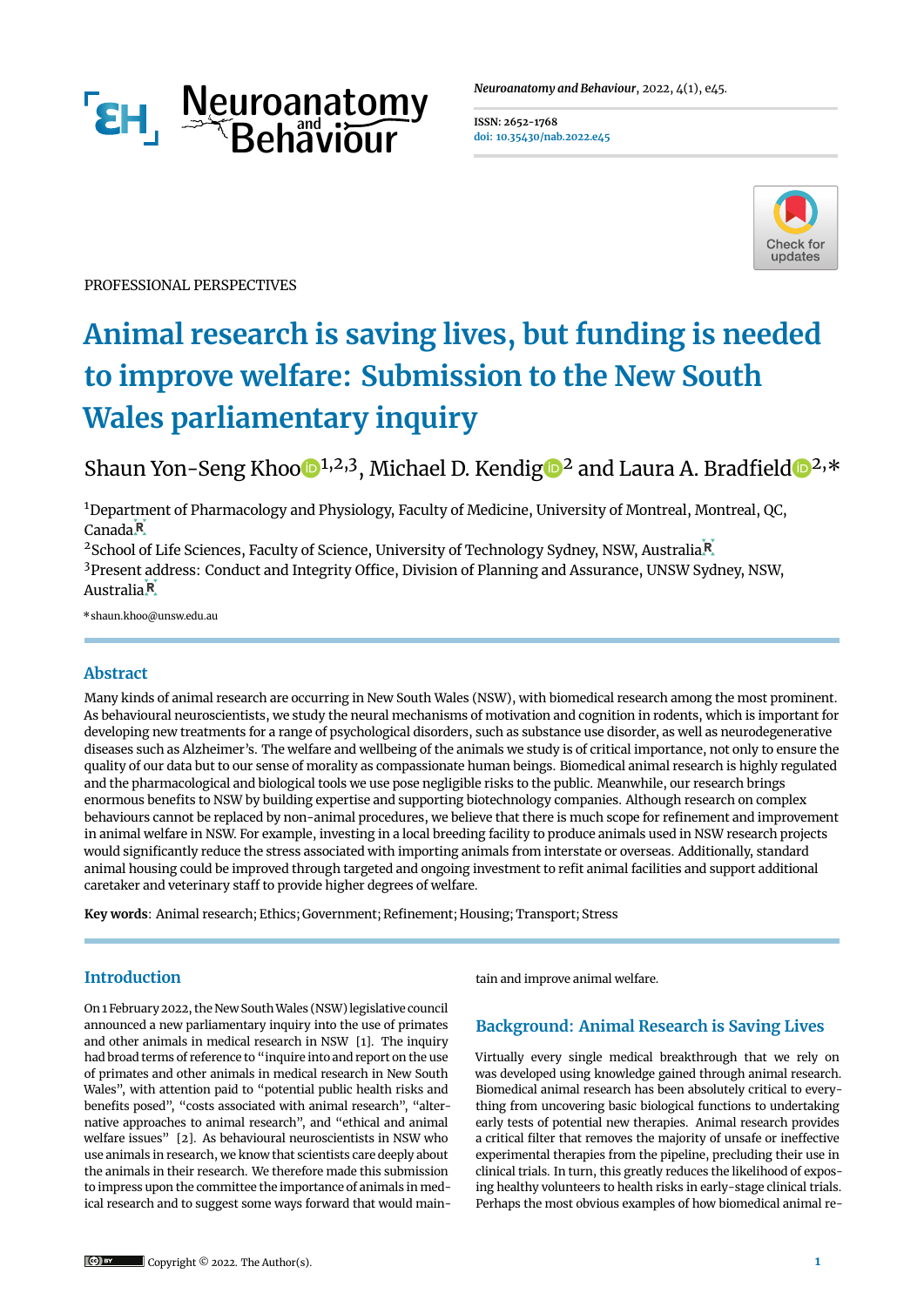search is saving lives come from the COVID-19 pandemic. A widely circulated study conducted in hamsters demonstrated that surgical masks could reduce the spread of COVID-19 [\[3\]](#page-2-2). This study was published in the early stages of the pandemic (in May 2020) and provided critical early evidence that COVID-19 spread through airborne routes. This finding was a key factor informing the introduction of mask wearing recommendations that have saved many lives in western countries. Similarly, in NSW over 95% of people aged 16 years and over have received at least one dose of a COVID-19 vaccine [\[4\]](#page-2-3), which was tested in animals, including non-human primates [\[5\].](#page-2-4) Non-human primate studies continue to be essential, as pharmaceutical companies investigate the possibility of producing variant-specific boosters [\[6\]](#page-2-5).

In our research, we use animals to study the brain changes that underlie appetitive motivation, learning, reward, and cognition. Our research has contributed not only to the fundamental understanding of how the brain works but has guided the design of clinical studies for the treatment of psychological disorders, such as addiction. We are surrounded by colleagues who use animal models to advance the understanding and treatment of multiple sclerosis, Alzheimer's Disease, and numerous other diseases which have debilitating physical, psychological and emotional effects on ordinary Australians.

## **Animal Research is Highly Regulated and Negligible Risk**

Animal research is highly regulated in NSW: any experiment proposing to use non-human animals is legally mandated to undergo review by an institutional animal ethics committee. These committees are designed to protect animal welfare and are legally required to include a veterinarian, a person with a demonstrated commitment to animal welfare, and a lay person. In fact, many institutions (including our own) try to go beyond the regulated minimums to ensure higher standards of animal welfare. In animal ethics applications researchers provide detailed explanations of their proposed experimental procedures; why these must be undertaken in non-human animals; and how any welfare concerns will be managed. Researchers must satisfactorily justify or amend procedures queried by the committee before approval is granted. Subsequent variations to approved ethics protocols must be similarly reviewed by the committee or a designated representative before they can be adopted by researchers.

At any point during experimental procedures an ethics committee representative (or an individual external to the organisation) may inspect animal housing facilities to confirm procedures are being followed. Unanticipated adverse events (e.g., sickness and death) are documented and investigated by the researcher in consultation with animal attendants, welfare veterinarians and relayed to the committee; procedures are refned appropriately if the event is found to relate to experimental procedures. There are therefore an extensive set of integrated policies and personnel dedicated to animal welfare in biomedical research. This often exceeds the basic requirements of existing statewide regulation. Studies of regulatory compliance in animal ethics have concluded that the combination of external and internal ethics requirements has reached a point where additional regulations are unlikely to improve animal welfare with any efficiency  $[7-9]$  $[7-9]$  $[7-9]$ .

The highly regulated nature of animal research also means that work poses negligible risk for the people of NSW. For example, our research uses genetic techniques to study brain functions. However, these techniques can only be performed in specially certifed PC2 facilities by researchers trained to work safely in these environments. The genetic tools we use are non-replicating, which means that they cannot infect a person and cause disease. Finally, all our biomedical waste is securely disposed of by a specialised medical waste contractor. Abolishing or restricting animal

research would increase risks to the public because of how important animal research is as a risk reduction tool for the development of new medical technologies.

## **Three Ways to Improve Animal Welfare in NSW**

Despite the importance of animal research, as well as the many steps and procedures already in place to care for the animals used, there are three significant ways that NSW could further improve the welfare of laboratory animals.

#### **1. Support a local animal breeding facility**

At present, there is no major supplier of animals for scientific research in NSW. Animals must be bred locally on site, which is not feasible in many facilities, or imported from interstate or overseas. In 2021, the Animal Resource Centre in Perth announced its closure despite being the largest supplier of laboratory animals in Australia [\[10\].](#page-2-8) However, even if ARC was not in the process of closing down, it is well known that transport is a major stressor for laboratory animals [\[11\].](#page-2-9)

If the NSW government is interested in improving the welfare of laboratory animals, supporting the construction and maintenance of a breeding facility in NSW must be a priority. Reducing transport stress is a viable method of significantly improving animal welfare through the 'refinement' strategy (one of the '3Rs' [\[12\]\)](#page-2-10) yet is mostly outside of the power of individual researchers to control. It therefore requires government intervention to ensure that researchers can source animals for essential animal experiments that are not subject to a 5-hour fight from Perth or even longer from overseas.

### **2. Provide targeted funding to upgrade animal housing in research institutions**

A second way to improve animal welfare is to provide targeted funding to upgrade animal housing in research institutions. Laboratory rodents (i.e. rats and mice) are often kept in cages that do not allow them to express a full range of natural behaviours, such as burrowing or climbing. However, current standards of rodent housing evolved to prioritise economic considerations and ease of cleaning, largely at the expense of naturalistic behaviours [\[13\]](#page-2-11).

Upgrading animal facilities requires signifcant investment to purchase new cages, new racks, and equipment. It would also require an ongoing investment in additional animal care technicians and veterinary staff to maintain higher standards of care and clean more complex animal housing environments. In the absence of federal or philanthropic funding dedicated to improving animal welfare, it is impossible for individual researchers or research teams to implement these improvements. It is therefore necessary for government to provide targeted funding to reft current animal facilities to provide a standard of animal housing that provides more space and enrichment for laboratory animals.

#### **3. Provide targeted funding to conduct research to improve animal welfare**

Animal research does not only benefit humans but can also be used to benefit animals. Animal research projects might be aimed at conservation or at improving animal welfare in agriculture or in research laboratories. Many biomedical research scientists are passionate about animal welfare, conducting and publishing research identifying ways to improve research techniques [\[14](#page-2-12),[15](#page-3-0)]. However, funding of research to improve animal welfare is extremely scarce. Providing targeted grants to improve the welfare of animals used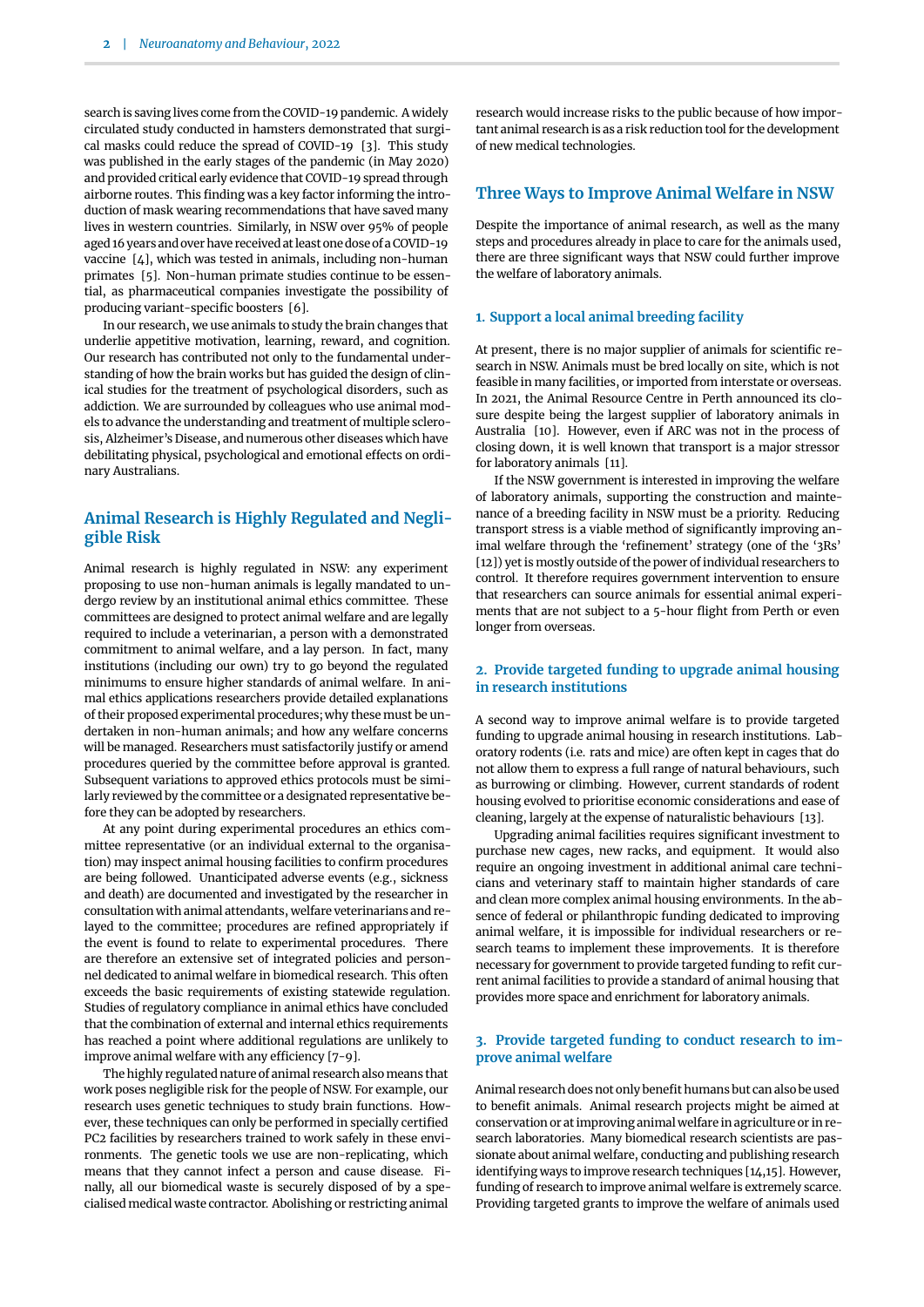in biomedical research would enable and encourage biomedical researchers to spend more time developing refnements and alternatives to animal experimentation. Doing so should be a priority for funding agencies and researchers alike, since compromised animal welfare can undermine experimental integrity and reduce confidence in data, thus slowing scientific progress.

#### **Conclusions**

Animal research brings many benefits and carries negligible risk to society, which is perhaps why over three quarters of voters in Switzerland recently rejected a proposed ban on animal research in a February 2022 referendum [\[16\]](#page-3-1). Biomedical animal research is highly regulated and is an effective risk management strategy to protect human clinical trial participants and patients from experimental therapies that are unlikely to be safe or effective. New regulations in an already-highly regulated environment are unlikely to improve animal welfare. Instead, we suggest three approaches that would. A local breeding facility would significantly reduce stress associated with interstate or overseas freight. Funding to upgrade and operate animal facilities will enable animals to be housed in more spacious and complex environments that permit a wider range of natural behaviours. Finally, domestic funding dedicated to animal welfare will enable researchers to develop additional refinement strategies and alternatives to animal experimentation that can reduce or eliminate welfare impacts from biomedical research.

### **Declarations**

#### **Funding**

SYK is supported by a fellowship from the Fonds de Recherche du Québec - Santé (Award ID: 306413). This work was supported by grants to LAB from the National Health and Medical Research Council of Australia (Award ID: GNT2003346), and the Australian Research Council (Award ID: DP200102445).

#### **Confict of Interest**

SYK is editor-in-chief of Neuroanatomy and Behaviour and President of its publisher, Episteme Health Inc.

#### **Editorial Notes**

#### **History**

- Received: 2022-03-20
- Accepted: 2022-03-21
- Published: 2022-03-28

# **Editorial Checks**

- Plagiarism: Plagiarism detection software found no evidence of plagiarism.
- References: Zotero did not identify any references in the [Re](https://retractionwatch.com)[tractionWatch](https://retractionwatch.com) database.

#### **Peer Review**

This paper was not peer reviewed.

## **References**

- <span id="page-2-0"></span>1. Portfolio Committee No 2 - Health. Media release: New parliamentary inquiry into the use of primates and other animals in medical research in NSW; 2022 [cited 2022-02-01]. Available from: [https://www.parliament.nsw.gov.au/lcdocs/other/](https://www.parliament.nsw.gov.au/lcdocs/other/16595/Media%20release%20-%20PC2%20-%20New%20Inquiry%20into%20animal%20medical%20research.pdf) [16595/Media%20release%20-%20PC2%20-%20New%20Inquiry%](https://www.parliament.nsw.gov.au/lcdocs/other/16595/Media%20release%20-%20PC2%20-%20New%20Inquiry%20into%20animal%20medical%20research.pdf) [20into%20animal%20medical%20research.pdf](https://www.parliament.nsw.gov.au/lcdocs/other/16595/Media%20release%20-%20PC2%20-%20New%20Inquiry%20into%20animal%20medical%20research.pdf). Archived: [https://www.parliament.nsw.gov.au/lcdocs/other/16595/](https://web.archive.org/web/20220201055252/https://www.parliament.nsw.gov.au/lcdocs/other/16595/Media%20release%20-%20PC2%20-%20New%20Inquiry%20into%20animal%20medical%20research.pdf) [Media%20release%20-%20PC2%20-%20New%20Inquiry%20into%](https://web.archive.org/web/20220201055252/https://www.parliament.nsw.gov.au/lcdocs/other/16595/Media%20release%20-%20PC2%20-%20New%20Inquiry%20into%20animal%20medical%20research.pdf) [20animal%20medical%20research.pdf](https://web.archive.org/web/20220201055252/https://www.parliament.nsw.gov.au/lcdocs/other/16595/Media%20release%20-%20PC2%20-%20New%20Inquiry%20into%20animal%20medical%20research.pdf).
- <span id="page-2-1"></span>2. Portfolio Committee No 2 - Health. Inquiry into the use of primates and other animals in medical research in New South Wales: Terms of reference; 2022 [cited 2022-02-17]. Available from: [https://www.parliament.nsw.gov.au/lcdocs/](https://www.parliament.nsw.gov.au/lcdocs/inquiries/2857/Terms%20of%20Reference%20-%20PC%202%20-%20Medical%20research%20on%20animals.pdf) [inquiries/2857/Terms%20of%20Reference%20-%20PC%202%](https://www.parliament.nsw.gov.au/lcdocs/inquiries/2857/Terms%20of%20Reference%20-%20PC%202%20-%20Medical%20research%20on%20animals.pdf) [20-%20Medical%20research%20on%20animals.pdf](https://www.parliament.nsw.gov.au/lcdocs/inquiries/2857/Terms%20of%20Reference%20-%20PC%202%20-%20Medical%20research%20on%20animals.pdf). Archived: [https://www.parliament.nsw.gov.au/lcdocs/inquiries/](https://web.archive.org/web/20220217031542/https://www.parliament.nsw.gov.au/lcdocs/inquiries/2857/Terms%20of%20Reference%20-%20PC%202%20-%20Medical%20research%20on%20animals.pdf) [2857/Terms%20of%20Reference%20-%20PC%202%20-%20Medical%](https://web.archive.org/web/20220217031542/https://www.parliament.nsw.gov.au/lcdocs/inquiries/2857/Terms%20of%20Reference%20-%20PC%202%20-%20Medical%20research%20on%20animals.pdf) [20research%20on%20animals.pdf](https://web.archive.org/web/20220217031542/https://www.parliament.nsw.gov.au/lcdocs/inquiries/2857/Terms%20of%20Reference%20-%20PC%202%20-%20Medical%20research%20on%20animals.pdf).
- <span id="page-2-2"></span>3. Chan JFW, Yuan S, Zhang AJ, Poon VKM, Chan CCS, Lee ACY, et al. Surgical mask partition reduces the risk of noncontact transmission in a golden syrian hamster model for coronavirus disease 2019 (COVID-19). Clinical Infectious Diseases. 2020;71(16):2139–2149. doi: [10.1093/cid/ciaa644.](https://doi.org/10.1093/cid/ciaa644)
- <span id="page-2-3"></span>4. Health Protection NSW. COVID-19 vaccination in NSW (18 March 2022); 2022 [cited 2022-03-20]. Available from: [https:](https://www.health.nsw.gov.au/Infectious/covid-19/vaccine/Pages/default.aspx) [//www.health.nsw.gov.au/Infectious/covid-19/vaccine/](https://www.health.nsw.gov.au/Infectious/covid-19/vaccine/Pages/default.aspx) [Pages/default.aspx](https://www.health.nsw.gov.au/Infectious/covid-19/vaccine/Pages/default.aspx). Archived: [https://www.health.nsw.gov.](https://web.archive.org/web/20220320115720/https://www.health.nsw.gov.au/Infectious/covid-19/vaccine/Pages/default.aspx) [au/Infectious/covid-19/vaccine/Pages/default.aspx](https://web.archive.org/web/20220320115720/https://www.health.nsw.gov.au/Infectious/covid-19/vaccine/Pages/default.aspx).
- <span id="page-2-4"></span>5. Pfizer, BioNTech. Pfizer and BioNTech announce data from preclinical studies of mRNA-based vaccine candidate against COVID-19; 2020 [cited 2022-03-07]. Available from: [https://www.pfizer.com/news/press-release/press](https://www.pfizer.com/news/press-release/press-release-detail/pfizer-and-biontech-announce-data-preclinical-studies-mrna)[release-detail/pfizer-and-biontech-announce-data](https://www.pfizer.com/news/press-release/press-release-detail/pfizer-and-biontech-announce-data-preclinical-studies-mrna)[preclinical-studies-mrna](https://www.pfizer.com/news/press-release/press-release-detail/pfizer-and-biontech-announce-data-preclinical-studies-mrna). Archived: [https://www.pfizer.](https://web.archive.org/web/20220307024140/https://www.pfizer.com/news/press-release/press-release-detail/pfizer-and-biontech-announce-data-preclinical-studies-mrna) [com/news/press-release/press-release-detail/pfizer-and](https://web.archive.org/web/20220307024140/https://www.pfizer.com/news/press-release/press-release-detail/pfizer-and-biontech-announce-data-preclinical-studies-mrna)[biontech-announce-data-preclinical-studies-mrna](https://web.archive.org/web/20220307024140/https://www.pfizer.com/news/press-release/press-release-detail/pfizer-and-biontech-announce-data-preclinical-studies-mrna).
- <span id="page-2-5"></span>6. Waltz E. Omicron-targeted vaccines do no better than original jabs in early tests. Nature. 2022;doi: [10.1038/d41586-022-](https://doi.org/10.1038/d41586-022-00003-y) [00003-y](https://doi.org/10.1038/d41586-022-00003-y).
- <span id="page-2-6"></span>7. Norton JN, Reynolds RP, Chan C, Valdivia RH, Staats HF. Assessing the satisfaction and burden within an academic animal care and use program. The FASEB Journal. 2017;31(9):3913–3921. doi: [10.1096/fj.201700072RR](https://doi.org/10.1096/fj.201700072RR).
- 8. Pritt S, McNulty JA, Greene M, Light S, Brown M. Decreasing institutionally imposed regulatory burden for animal research. Lab Animal. 2017;45(8):297–300. doi: [10.1038/laban.1067](https://doi.org/10.1038/laban.1067).
- <span id="page-2-7"></span>9. Thulin JD, Bradfield JF, Bergdall VK, Conour LA, Grady AW, Hickman DL, et al. The cost of self-imposed regulatory burden in animal research. The FASEB Journal. 2014;28(8):3297–3300. doi: [10.1096/fj.14-254094](https://doi.org/10.1096/fj.14-254094).
- <span id="page-2-8"></span>10. Mallapaty S. Loss of Australia's largest lab animal supplier will leave 'huge gap'. Nature. 2021;doi: [10.1038/d41586-021-](https://doi.org/10.1038/d41586-021-01896-x) [01896-x.](https://doi.org/10.1038/d41586-021-01896-x)
- <span id="page-2-9"></span>11. Capdevila S, Giral M, Ruiz de la Torre JL, Russell RJ, Kramer K. Acclimatization of rats after ground transportation to a new animal facility. Laboratory Animals. 2007;41(2):255–261. doi: [10.1258/002367707780378096.](https://doi.org/10.1258/002367707780378096)
- <span id="page-2-10"></span>12. National centre for the replacement refnement & reduction of animals in research; 2022 [cited 2022-03-08]. Available from: <https://www.nc3rs.org.uk/>. Archived: [https://www.](https://web.archive.org/web/20220308200647/https://www.nc3rs.org.uk/) [nc3rs.org.uk/](https://web.archive.org/web/20220308200647/https://www.nc3rs.org.uk/).
- <span id="page-2-11"></span>13. Makowska IJ, Weary DM. The importance of burrowing, climbing and standing upright for laboratory rats. Royal Society Open Science. 2016;3(6):160136. doi: [10.1098/rsos.160136](https://doi.org/10.1098/rsos.160136).
- <span id="page-2-12"></span>14. Khoo SYS, Lay BPP, Joya J, McNally GP. Local anaesthetic refnement of pentobarbital euthanasia reduces abdominal